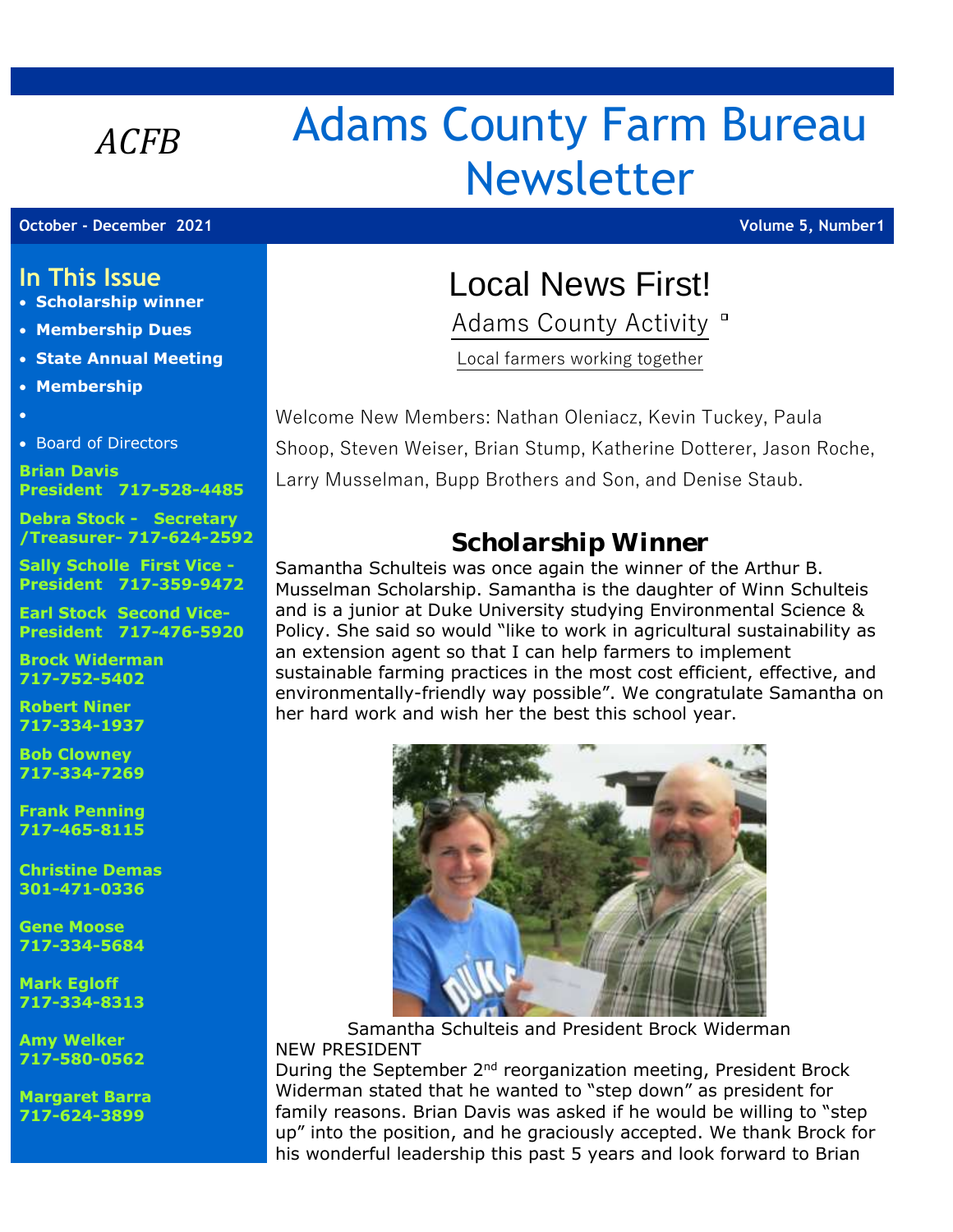**District 9 Director Rick Leese 301-678-9226**

**ROD Kyle Kotzmoyer 717-215-0765**

## **Calendar of Events**

#### **October**

**7- Board meeting** 

**11- Columbus Day**

**28- State Policy Development Committee meeting**

**November**

**2- General Election**

**4- Board Meeting**

**11- Veteran's Day**

**15-17- PFB Annual Meeting**

**25- Thanksgiving**

#### **December**

**Membership Kickoff**

**2- Board Meeting**

**24- Christmas Eve**

**25- Christmas Day**

**31- New Year's Eve**

 **Service Provider Quick Reference**

#### **Nationwide Insurance Providers**

**Pabody Insurance Larry Blount**

**147 N. Fourth St. Gettysburg 717-339-0055**

taking the lead.

#### Legislative Tour:

On September 1, 2021, Mark Widerman , ACFB's legislative chairman, arranged a tour for the legislatives of our area. Aides from Congressman's John Joyce and Senator Doug Mastriano were there. Also in attendance were Representative Torren Ecker and Representative Dan Moul. It was a very rainy day but Brian Davis from Hilltop Farms and the Hess family from JoBo Farms made room in the dry for everyone. Thanks to Mark and everyone who participated.



Watching and discussion topics from the observation room at JoBo Farms

Due to the COVID-19 Coronavirus, the Adams County Farm Bureau Board has not been able to meet at the Ag Center. Instead, meetings are held atmembers' homes or other venues determined each month prior to the meeting. Memebers are always welcome to attend board meeting, so if you wish to attend a meeting, please contact board secretary Deb Stock at [edstock1005@gmail.com to](mailto:edstock1005@gmail.com%20%20%20to) find out where the meeting will be held.

Looking for a few good policies

One of Farm Bureau's most important activities is policy development. Members of each county Farm Bureau submit ideas and suggestions regarding issues that affect the farming community. These ideas are written as resolutions and voted on at the county annual meeting in November. Topics cover a wide range of ag issues including wetland management, wild game, commodities, animal health, vehicles, health and safety, taxes and water quality. If an issue involves ag in any way, it can be developed for policy.

After the county meeting, voting delegates from each county attend the state annual meeting and decide by majority vote which resolutions will be adopted as Pennsylvania Farm Bureau policy. While policies are not laws, they're supported legislatively by Farm Bureau at either the state or national level.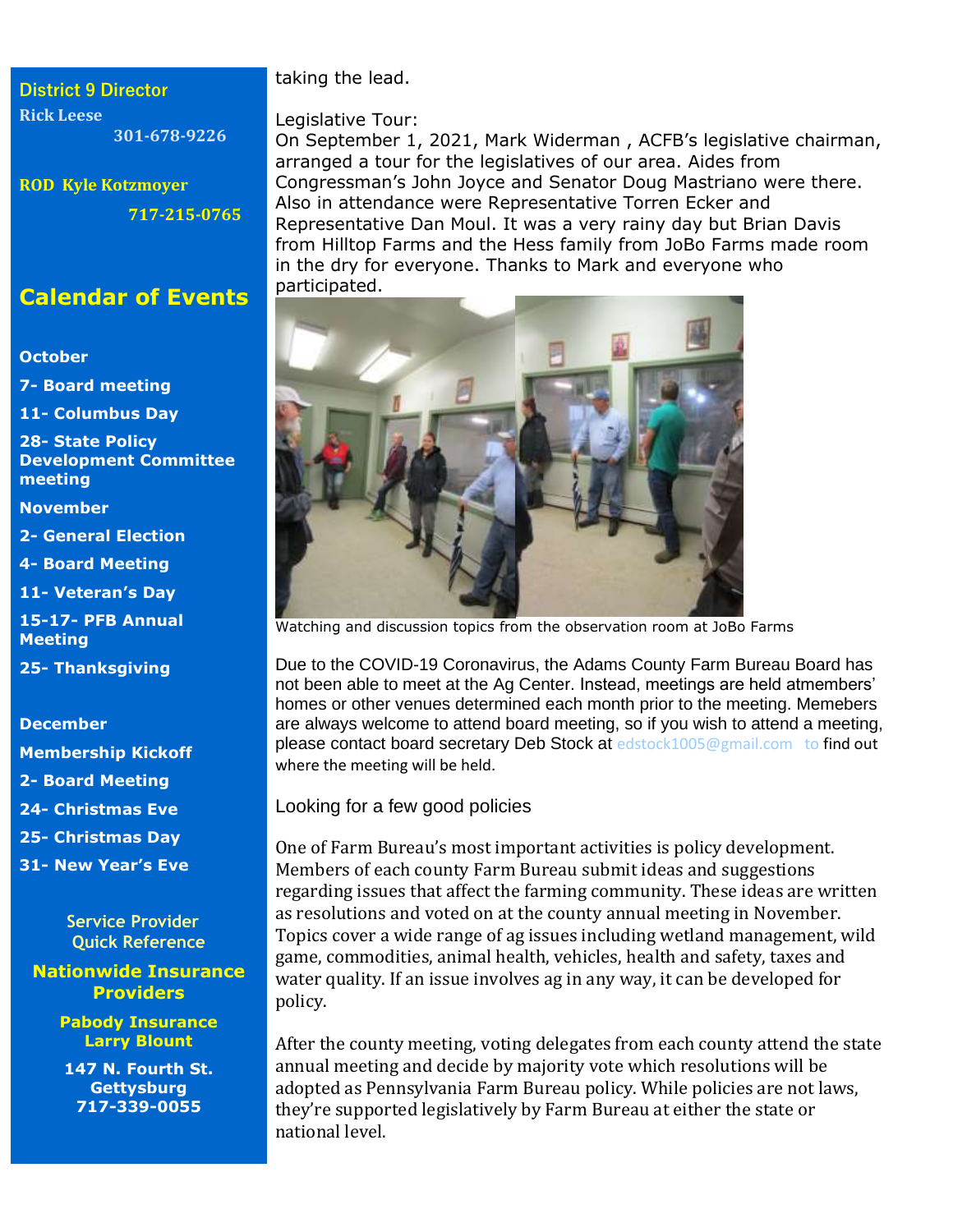#### **Jillian A. Mylet Insurance Jillian Struble**

**147 Carlisle St. Gettysburg 717-334-1161**

**Adamik Insurance Agency 5356 Baltimore Pike Littlestown, PA. 17340 717-359-7380**

**PFB Health Services 1-800-522-2375**

> **Check us out of Facebook**

**Visit our web page. [www.pfb.com/adams](http://www.pfb.com/adams)**

## **Newsletter Editor Deb Stock 359 Brickcrafter Rd New Oxford, PA. 7350 717-624-2592**

**[edstock1005@gmail.com](mailto:edstock1005@gmail.com)**

## **BE SAFE!**

**Farming is a profession of hope.** 

 **Brian Brett**

Ideas, issues and topics can be submitted at any time of the year via anyone on the county Farm Bureau board of directors or to policy chair Sally Scholle at 717-359-9472.

#### **Membership Dues –**

Please renew your membership for 2022 as soon as possible – Farm Bureau needs as many voices as possible to remain an effective voice for agriculture. A donation to the Arthur B. Musselman scholarship helps provide funds to those pursuing post-high school education in a variety of ag sectors.

Anyone involved in any kind of agriculture qualifies for Farm Bureau membership, so if you know someone who isn't a member, please invite them to join. Board members can assist anyone interested in becoming a member.

If someone asks 'what can Farm Bureau do for me', explain that the organization's policies make a positive impact on everyone in the county, state and nation – because everyone is affected by agriculture.

### From the State

#### **PFB Members Stress Importance of Commonsense Water Rules**

Pennsylvania Farm Bureau members urged the U.S. Environmental Protection Agency and Army Corps of Engineers to ensure that farmers can continue to rely on clear and commonsense rules governing federal regulation of waterways.

The message was delivered during a recent public comment period for the agencies to solicit input on their plans to do away with the Trump administration's 2020 rule establishing federal jurisdiction of waterways and begin the process of drafting a new rule.

PFB President Rick Ebert testified on behalf of the organization during a recent listening session hosted by the agencies. In addition, hundreds of PFB members sent in comments by responding to a PFB Action Alert.

"It is...critical for EPA to remain objective and balanced in considering any further change to current criteria governing (federal waterways)," Ebert said. "Please actively seek input from farmers and try to understand the unique circumstances in land conditions and agricultural production that farmers around the nation face."

In June, EPA and the Army Corps announced a two-step process for overhauling federal water regulation. First agencies are reversing the Trump administration's 2020 Navigable Waters Protection Rule, effectively reverting back to the decades-old rule that was in place prior to the Obama administration's 2015 Waters of the U.S. Rule. The second step is developing a new rule.

The question that the Obama, Trump, and now Biden administrations have sought to answer is how to define "waters of the U.S." (or WOTUS), which refers to those waterways that fall under the federal government's jurisdiction to regulate under the Clean Water Act. Farm Bureau led opposition to the 2015 WOTUS rule, which took an overly broad approach to defining federally regulated waterways and would have subjected nearly all of Pennsylvania farmland to federal water regulation. The rule was put on hold by several federal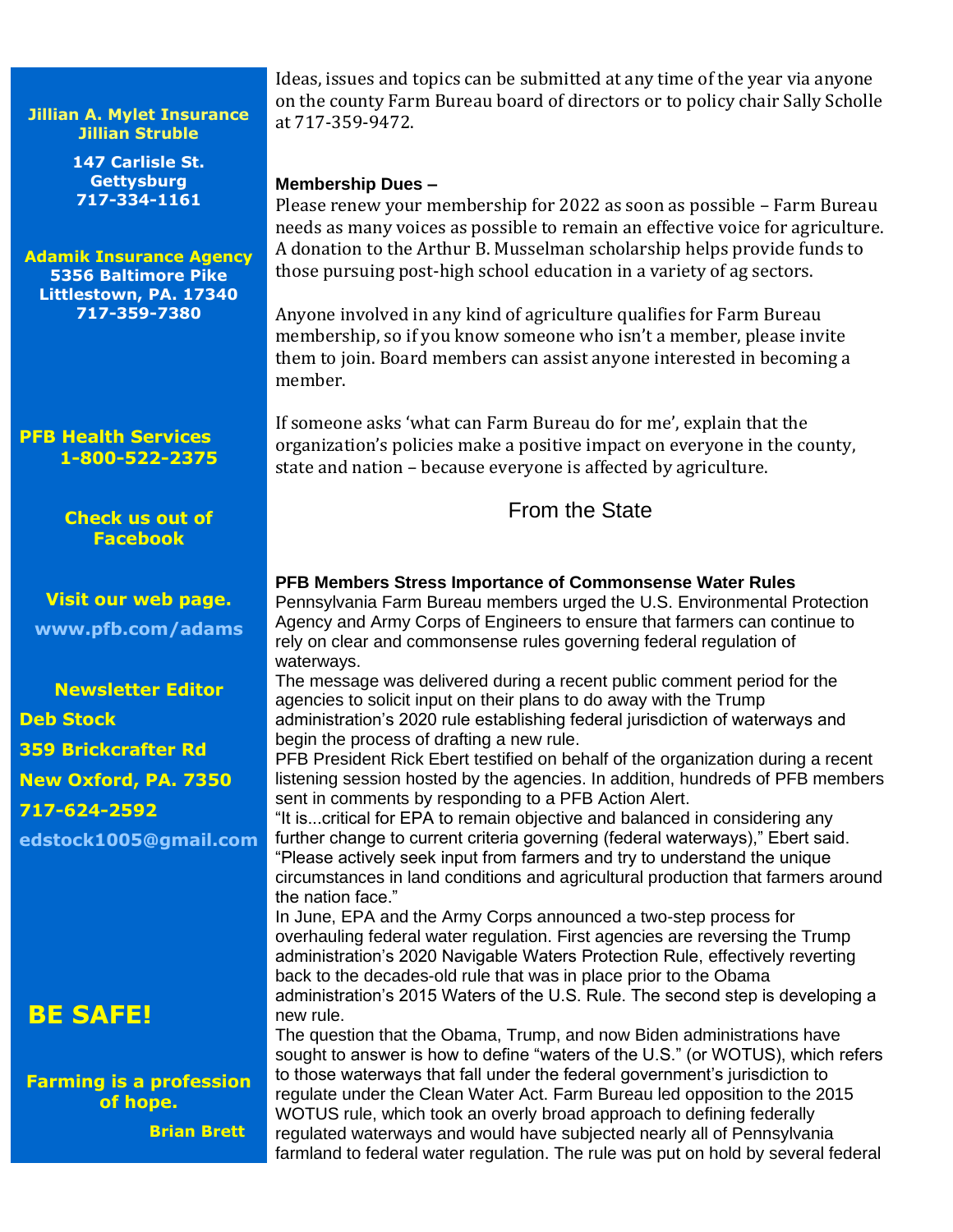**The most wasted of all days is one without laughter.**

**Laughter heals. It is the only language that everybody speaks**

 **Shayla Rivera**

**If you can't have the best of everything, make the best of everything you have.**

**"There is no "right time"; there is just time and what you choose to do with it"**

 **Mel Robbins**

**"You'll have true happiness when you live to give, not to get. Noa Shaw**

**Monday's are a great day to focus on what we get to do, instead of what we** *have* **to do. Life is a gift, not an obligation.**

 **Jon Gordon**

**We think it's the big things that are going to change the world, but it's all the little** 

court rulings that expressed agreement with Farm Bureau's assertion that EPA and the Army Corps overstepped its authority under the Clean Water Act. The 2020 rule was largely welcomed by agriculture as more clearly defining which waterways are subject to federal regulation.

"Last year's changes brought some basic reasonability and common sense to the 2015 WOTUS rule," Ebert said. "I hope and strongly recommend you not revert to the political or regulatory actions you performed during the 2015 adoption of the WOTUS rule. Any rule that treats nearly all of Pennsylvania's land mass as part of federally regulated waterway network is senseless and unacceptable

#### **Cover Crop Rules for Prevented Planting Updated**

The U.S. Department of Agriculture will now allow agricultural producers with crop insurance to hay, graze or chop cover crops for silage, haylage or baleage at any time and still receive 100 percent of the prevented planting payment. Previously, cover crops could only be hayed, grazed or chopped after Nov. 1, or the prevented planting payment would be reduced by 65 percent. The change gives producers greater flexibility for the 2021 crop year and into the future.

USDA's Risk Management Agency will not consider a cover crop planted following a prevented planting claim to be a second crop. But RMA will continue to consider a cover crop harvested for grain or seed to be a second crop, and that crop would therefore remain subject to a reduction in the prevented planting indemnity.

#### **EPA Will Continue to Allow Paraquat Application, Expand Safety Measures**

The U.S. Environmental Protection Agency has finalized an interim decision on the herbicide paraquat, allowing the product to remain on the market for another 15 years but putting new safety restrictions in place.

The agency walked back a proposal to ban aerial application but will limit pilots to spraying 350 acres per day and impose residential buffers during aerial applications. The new rules also require enclosed tractor cabs for farmers or farmworkers applying paraquat to more than 80 acres per day, banned use of paraquat in backpack sprayers, and prohibited workers from entering a field until 48 hours after paraquat is applied.

Paraquat is applied annually to control invasive weeds and grasses in certain crops, including corn and soybeans. It's a Restricted Use Product, meaning it can only be used by certified pesticide applicators

#### **Changes to Red Tag Program Preliminarily Approved By Game Commission**

At the recent meeting in July, the Board of Game Commissioners granted preliminary approval to some big changes to the Deer Depredation Program, or "Red Tag."

The proposed changes come after a review in response to stakeholder requests for modifications, including advocacy from Pennsylvania Farm Bureau.

The commission held meetings and open discussions with various organizations, including PFB, to collect recommendations to attempt to improve the program.

Some of the changes include removing the public access requirement and signage requirements; allowing four permits per person to be consistent with DMAP; changing valid permit dates to Aug. 1 through Sept. 15, and Feb. 1 through April 15; allowing hunters to keep all deer harvested; and removing the landowner reporting requirement, as well as opening participation to non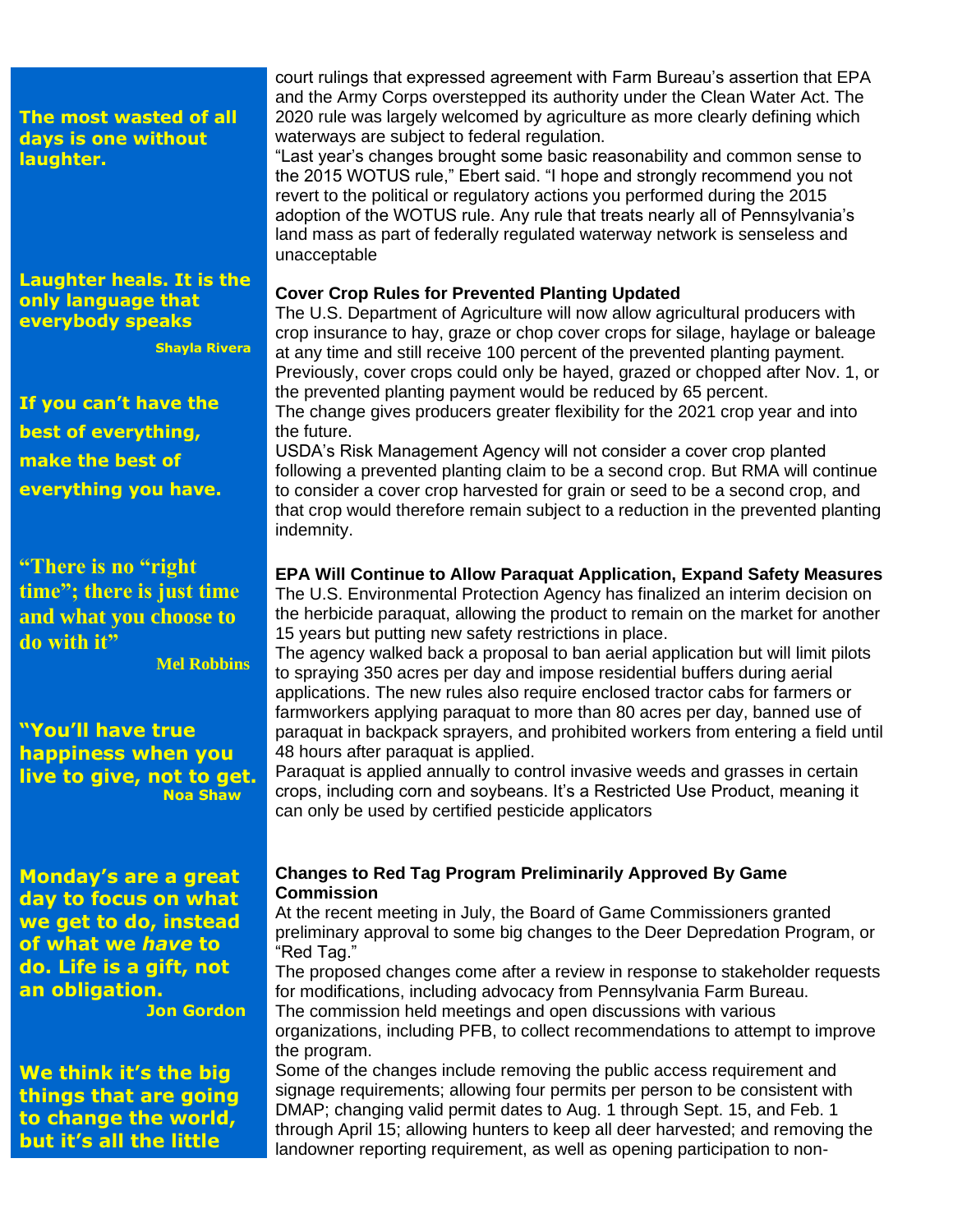**things added together that make life matter. Jennifer Dukes Lee**

**The beginning is the most important part of any work.**

Pennsylvania residents. If approved at the upcoming meeting in September, the changes would take effect in July of 2022.

#### **REAP Tax Credits Available for Conservation**

Pennsylvania has opened its Resource Enhancement and Protection program for 2021-2022. The program offers state tax credits to help farmers implement conservation practices that improve soil and water quality.

There is \$13 million in REAP credits available this year, which will be allocated on a first-come, first-served basis.

REAP tax credits are available to agricultural producers who implement best management practices or purchase equipment that reduces nutrient and sediment runoff. Farmers may receive up to \$250,00 in and seven-year period, and spouses filling jointly can use REAP tax credits.

Examples of funded projects include no-till planting and precision a equipment, waste storage facilities, conservation plans, nutrient management plans, barnyard runoff controls, cover crops, and riparian buffers.

Farmers may receive REAP tax credits of 50 to 75 percent of the project's eligible out-of-pocket costs. Farmers whose operation is in a watershed with an EPA-mandated total maximum daily load, such as the Chesapeake Bay Watershed, can receive REAP tax credits of up to 90 percent of out-of-pocket cost for some projects.

Tax credits can be used in conjunction with other funding sources such as the Environmental Quality Incentive Program, the Chesapeake Bay Program, or Conservation Excellence Grants.

To learn more and apply, visit

[www.agriculture.pa.gov/PlantsLandWater/StateConservationCommission/REAP/](http://www.agriculture.pa.gov/PlantsLandWater/StateConservationCommission/REAP/) Pages/default.aspx

#### *Annual Meeting*

Pennsylvania Farm Bureau's Annual Meeting is returning to an in-person format for 2021. This year's event will be bigger and better than ever with top-notch entertainment and educational sessions as well as attractions for the entire family.

PFB's 71st Annual Meeting will take place Nov. 15-17 at the Hershey Lodge, Hershey. In addition to celebrating PFB's accomplishments, hundreds of members will gather to elect leaders and establish our policies on farming and rural life issues. We will honor achievements in membership and Farm Bureau's accomplishments over the past year. We will also recognize farmers who have made an impact on agriculture in Pennsylvania.

This year, attendees will hear from keynote speaker Greg Peterson, of the YouTube sensation The Peterson Farm Brothers, whose popular, agriculturethemed parody music videos have both engaged farmers and helped educate consumers about agriculture. Throughout the event, we will offer valuable seminars that can help your farm operation, including a look at how cutting-edge augmented reality technology will transform agriculture.

You can register yourself and your family and purchase meal tickets at www.pfb.com/AnnualMeetingRegistration. The deadline for meal tickets is Oct. 29.

Please note: County Farm Bureaus often register and purchase meal tickets for delegates, alternate delegates, county board members and some other members. If are serving as a delegate or alternate or have other reason to believe your county may be purchasing your meals or booking your hotel room, PLEASE CHECK WITH YOUR COUNTY FARM BUREAU before registering,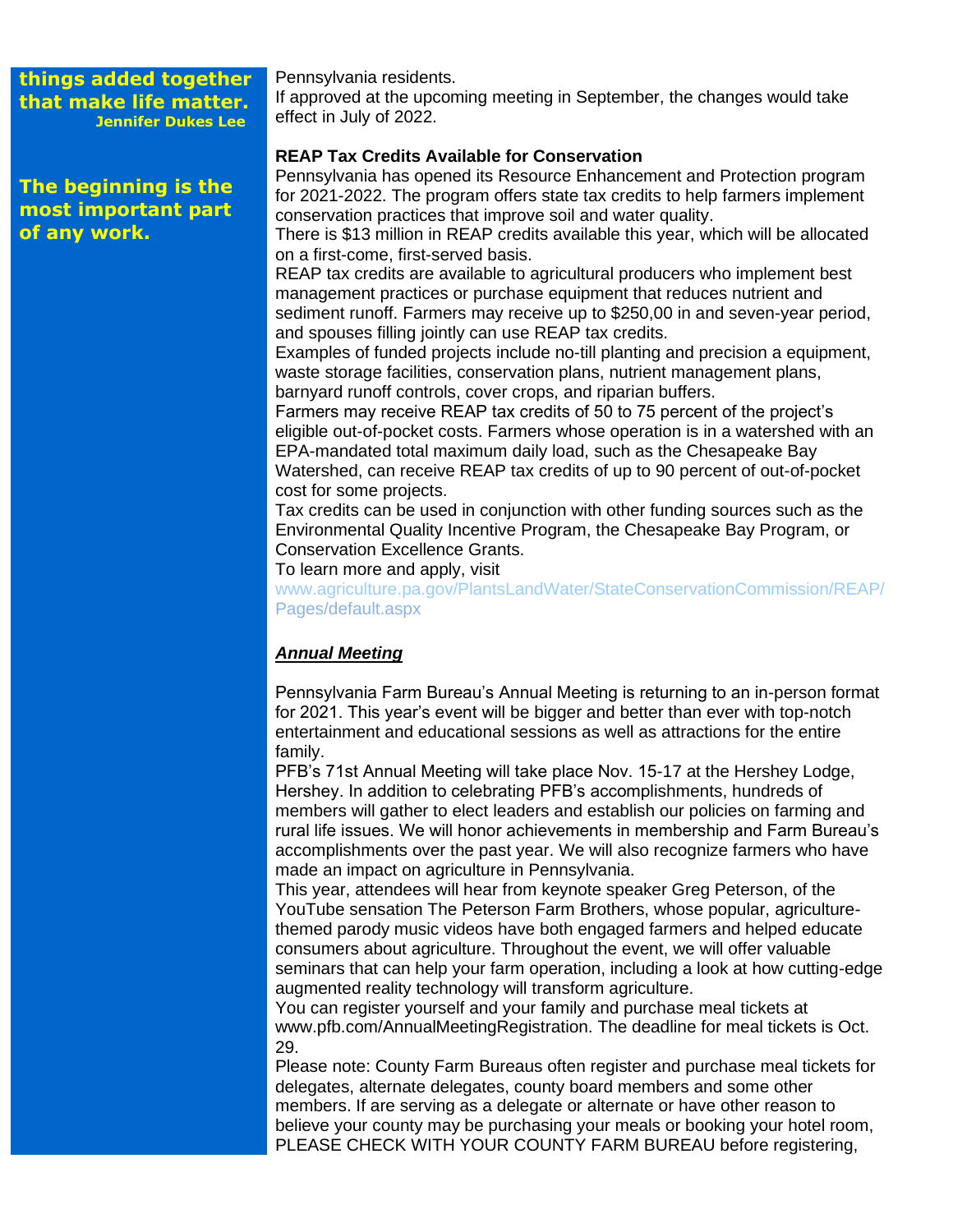booking a room, and purchasing meal tickets for yourself and/or your family. Duplicate meal tickets purchased cannot be refunded.

#### **Mental Health Resources Available**

Research has found that many farmers are experiencing new stress and mental health concerns as a result of the COVID-19 pandemic, the farm economy and other pressures.

If you or someone you know is struggling or has concerns about their mental health, please **know that you are not alone and there is help available**. There are unique factors that affect stress in the farming community as well as unique warning signs that someone is struggling. Those include:

- Change in routines or social activities
- Decline in the care of domestic animals
- Increase in illness or other chronic conditions
- Increase in farm accidents
- Decline in appearance of the farm
- Decreased interest in activities or events
- Signs of stress in children including struggles with school

#### **Help and Resources Available:**

- **National Suicide Prevention Lifeline:** Call 1-800-273-TALK (8255) or use the online chat at **suicidepreventionlifeline.org/chat** 24/7 for free and confidential support and to be connected with a skilled, trained counselor in your area.
- **Crisis Text Line:** Text HOME to 741741 for 24/7 support via text.
- **PA 211** is a United Way statewide partner which offers trained resource navigators who can tell farmers what services may be available in their area to help with a variety of health and human service needs, from utility or food assistance to mental health support. Visit **www.pa211.org**, dial **211** from any landline or cell phone, or text your zip code to **898-211**.
- **Avera Health Farm and Rural Stress Hotline:** Call 800-691-4336 to be connected with a skilled, compassionate mental health professional. **Substance Abuse and Mental Health Services Administration:** Call 1-800-662-HELP (4357) for treatment locators, SAMHSA's National Helpline, a Disaster Distress Helpline and other important information.

Find additional resources, learn tips for starting important conversations about mental health, and register for free rural resilience training by visiting **farmstateofmind.org**.

•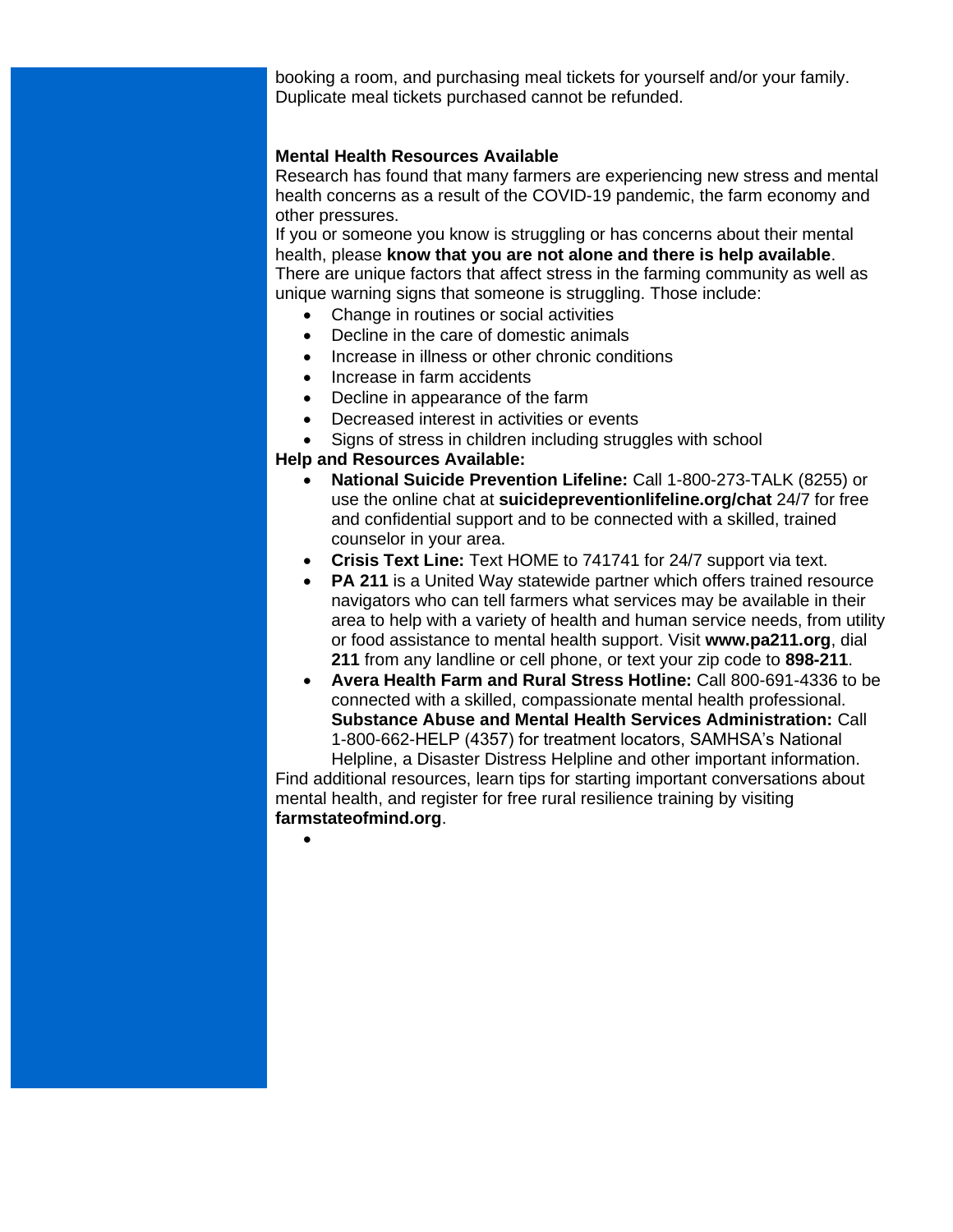

#### **Focused on Agricultural** and Small Businesses

- Track expenses and revenues, assets and liabilities through classic and new technologies.
- Creating business solutions for Pennsylvania farmers, landowners, and businesses of all types and sizes.
- · Let us help plan a sustainable future for your business.



**Are You Turning 65 This Year** and Going on Medicare?

717-731-3517

w.mscbusiness.net

**Health Services** 

Choosing your It can be hard to figure out what you want, or more important, what you need.

Farm Bureau's experienced Medicare plan can and trained staff are ready to be overwhelming. help. At no cost to you, we can

- Answer your questions
- · Explain and compare options
- Work within your budget
- · Help with informed Medicare coverage decisions

Knowledgeable. Helpful. Dedicated: To check availability in your county call 800.522.2375.

#### **MSC Business Services Account Supervisors**

|                 |              | Wayne L. Brubaker 717-908-7423 wbrubaker@pfb.com |
|-----------------|--------------|--------------------------------------------------|
| Jeff J. Wickham | 717-908-6643 | jjwickham@pfb.com                                |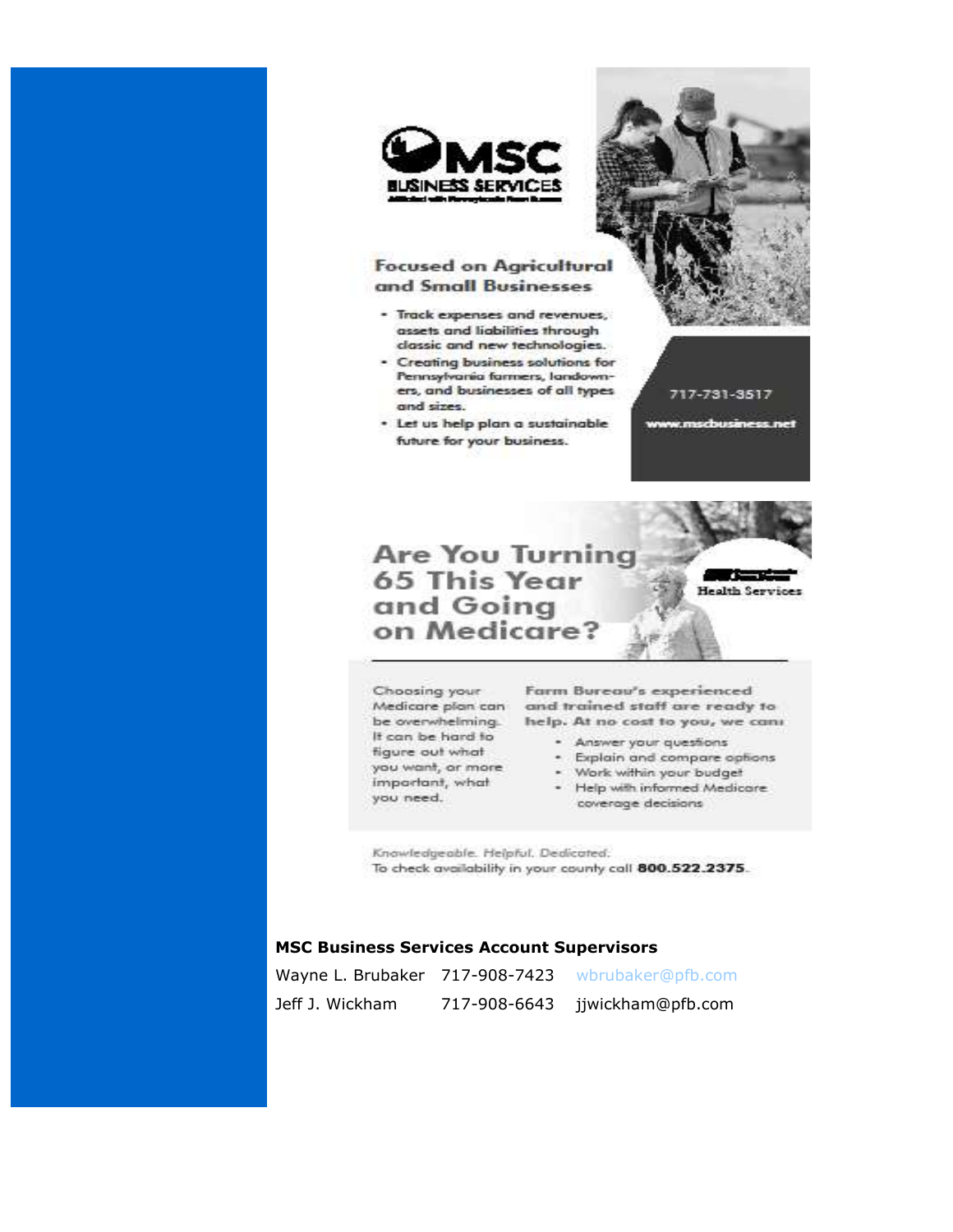## **KEEP YOUR EQUIPMENT WORKING HARD AGRICULTURE / TRUCKING / EXCAVATION • Reduce Down Time** . Decrease Wear and Tear on Parts • Increase Fuel Efficiency







## Do you have a Business?

## Would you like to advertise in the Newsletter?

The Adams County Farm Bureau would love for you to advertise in their newsletter. A full page ad cost \$100.00, half page ad cost \$60.00, and a quarter page cost \$40.00 per newsletter. Your ad will be seen by all Adams County Farm Bureau Members. Contact Deb Stock at edstock1005@gmail.com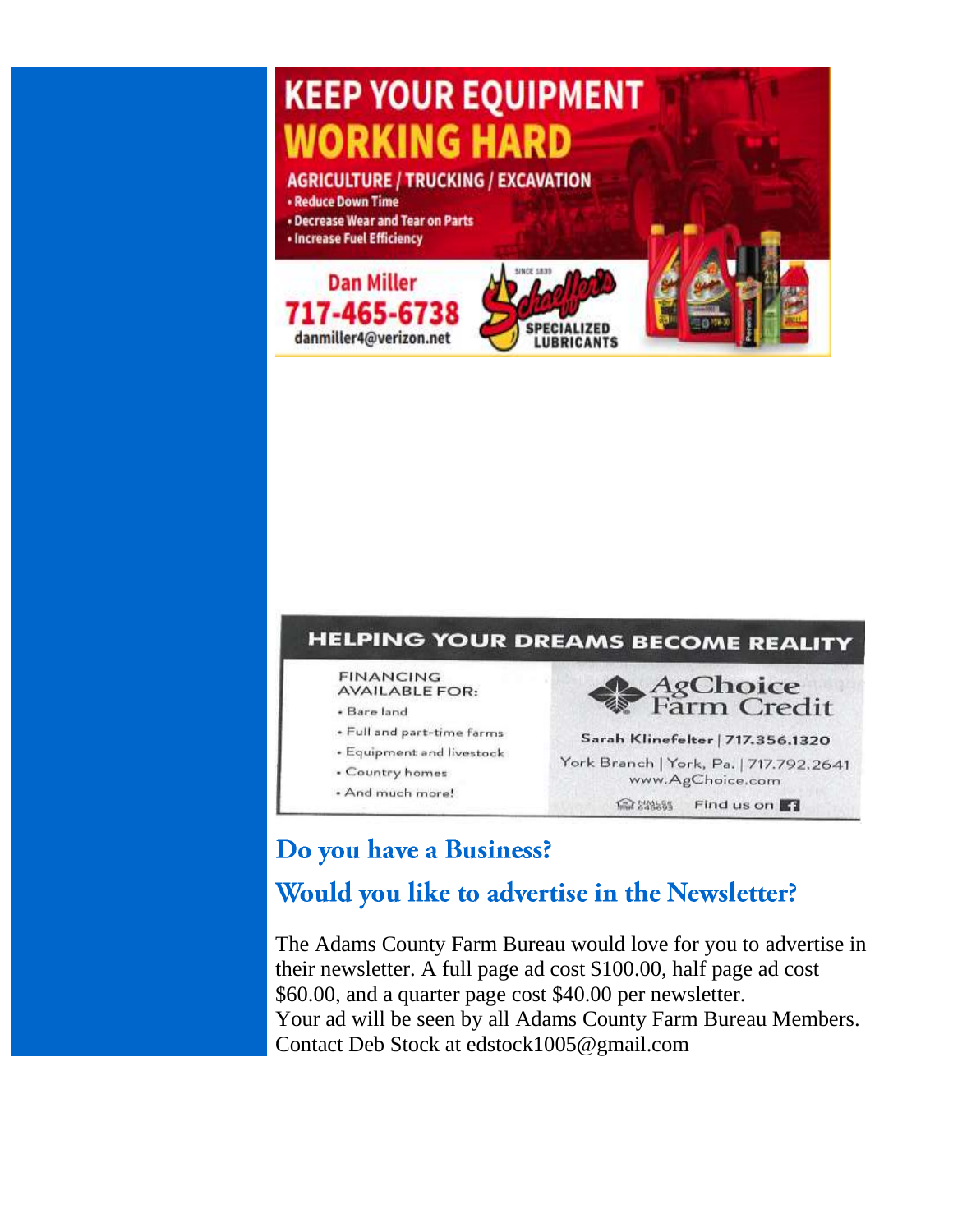

#### *Nationwide is on your side. Visit a Nationwide Agent today!*

**Jillian Mylet Insurance Jillian Struble** 147 Carlisle St, Gettysburg, PA 17325 - 717.334.1161 - [mylet@nationwide.com](mailto:mylet@nationwide.com)

**Pabody Insurance Larry Blount** 147 N 4th St., Gettysburg, PA 17325 - 717.339.0055

**John Adamik Insurance Agency** 5356 Baltimore Pike Littlestown, PA. 17340 717-359-7380

*Pabody Insurance 147 North Fourth St. Gettysburg, Pa. 17325 Now Offers NAU Crop Insurance Full line, including Dairy Revenue Protection For more information, call Larry Blount 717-339-0055*

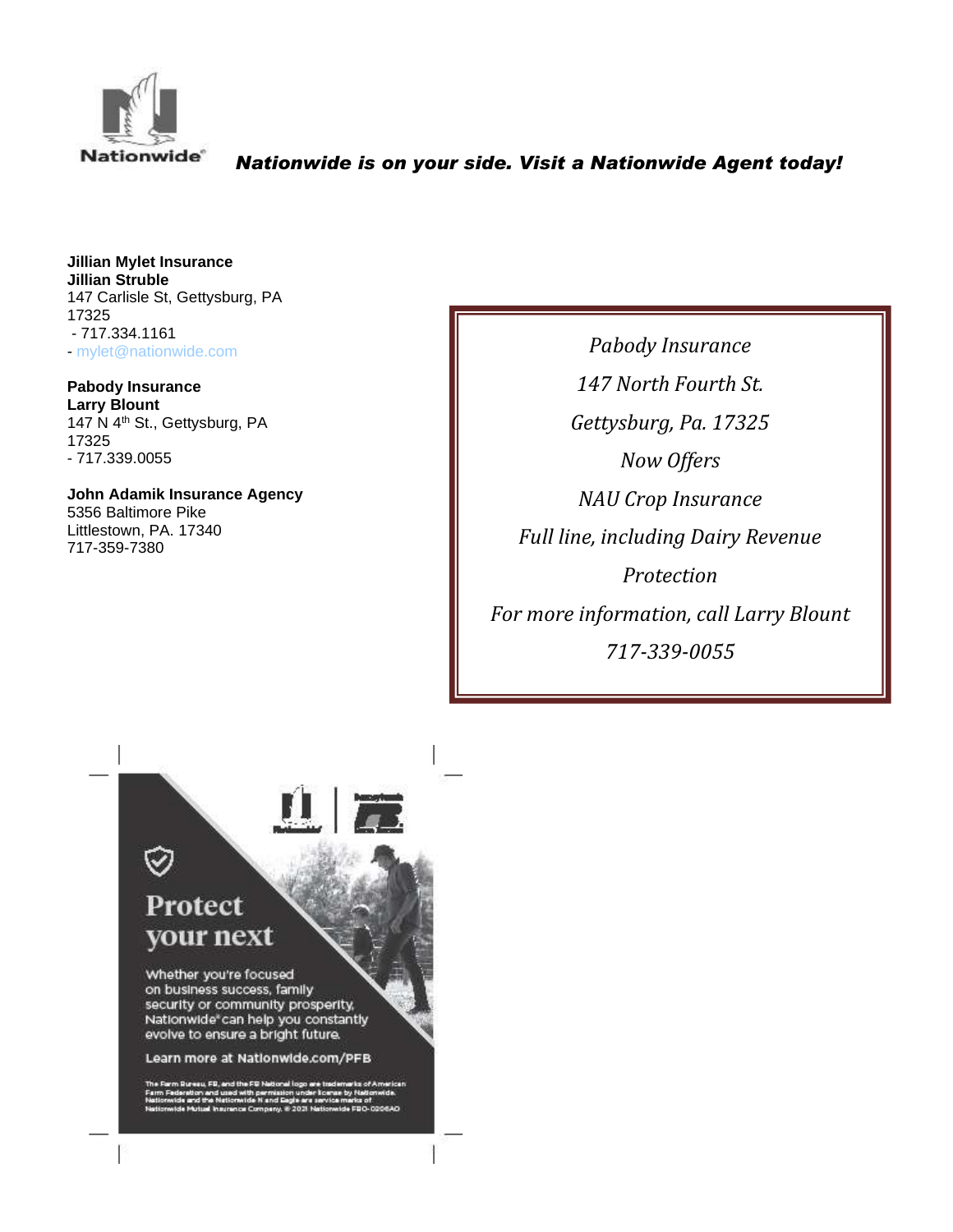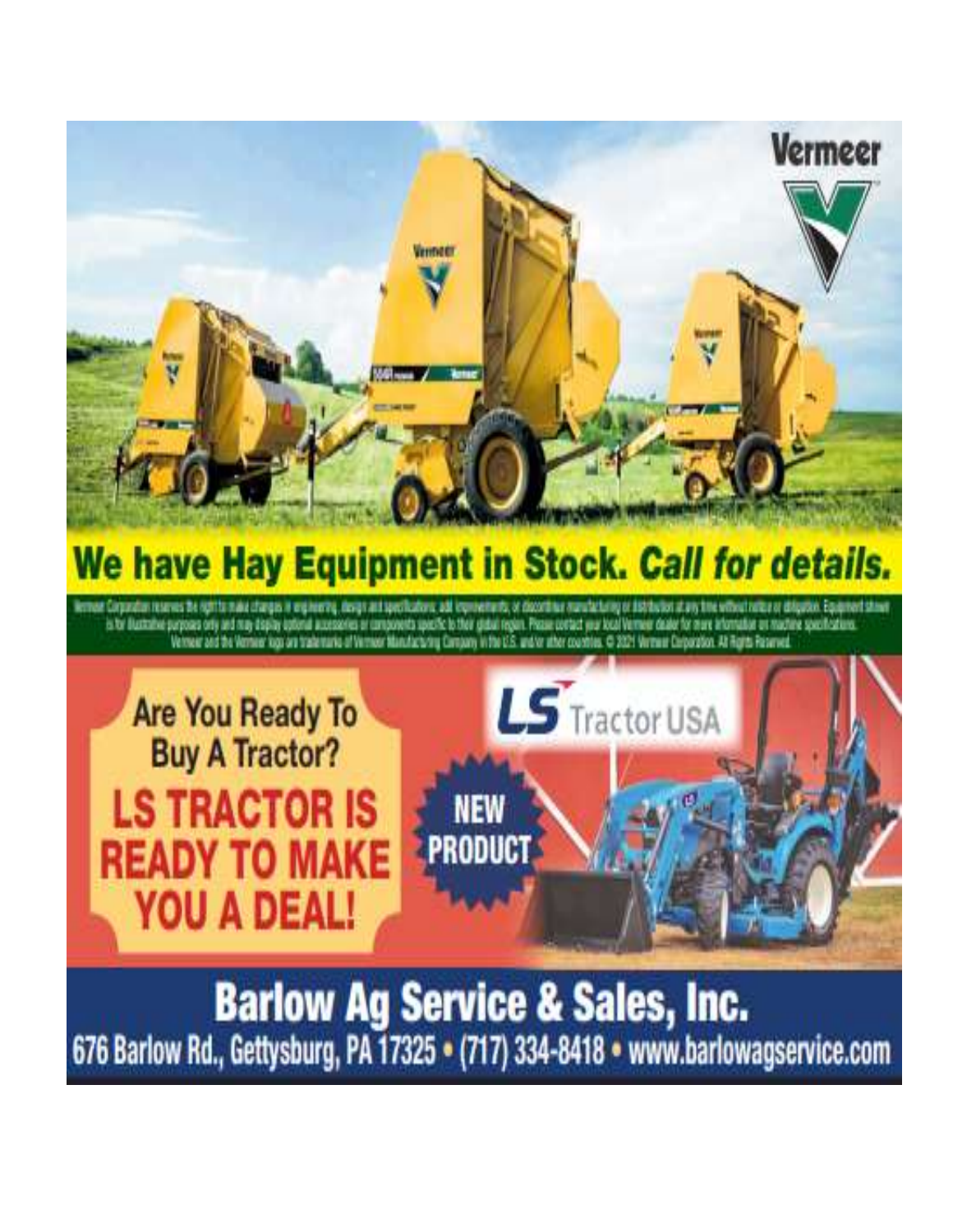## **Dennsylvania Farm Bureau**

Value in Action | There's More to Membership

Pennsylvania Farm Bureau knows you work hard for your money and your membership should too. Visit ww.pfb.com/services to use how to get your shore of \$2.7 million in annual savings.

To redeem discounts, use the required codes, websites,<br>and/or phane numbers found by logging into the Members Only website of www.pfbmembers.org. Member Benefits are subject to change without notice.<br>Membership Dues Are Nan-Refundable